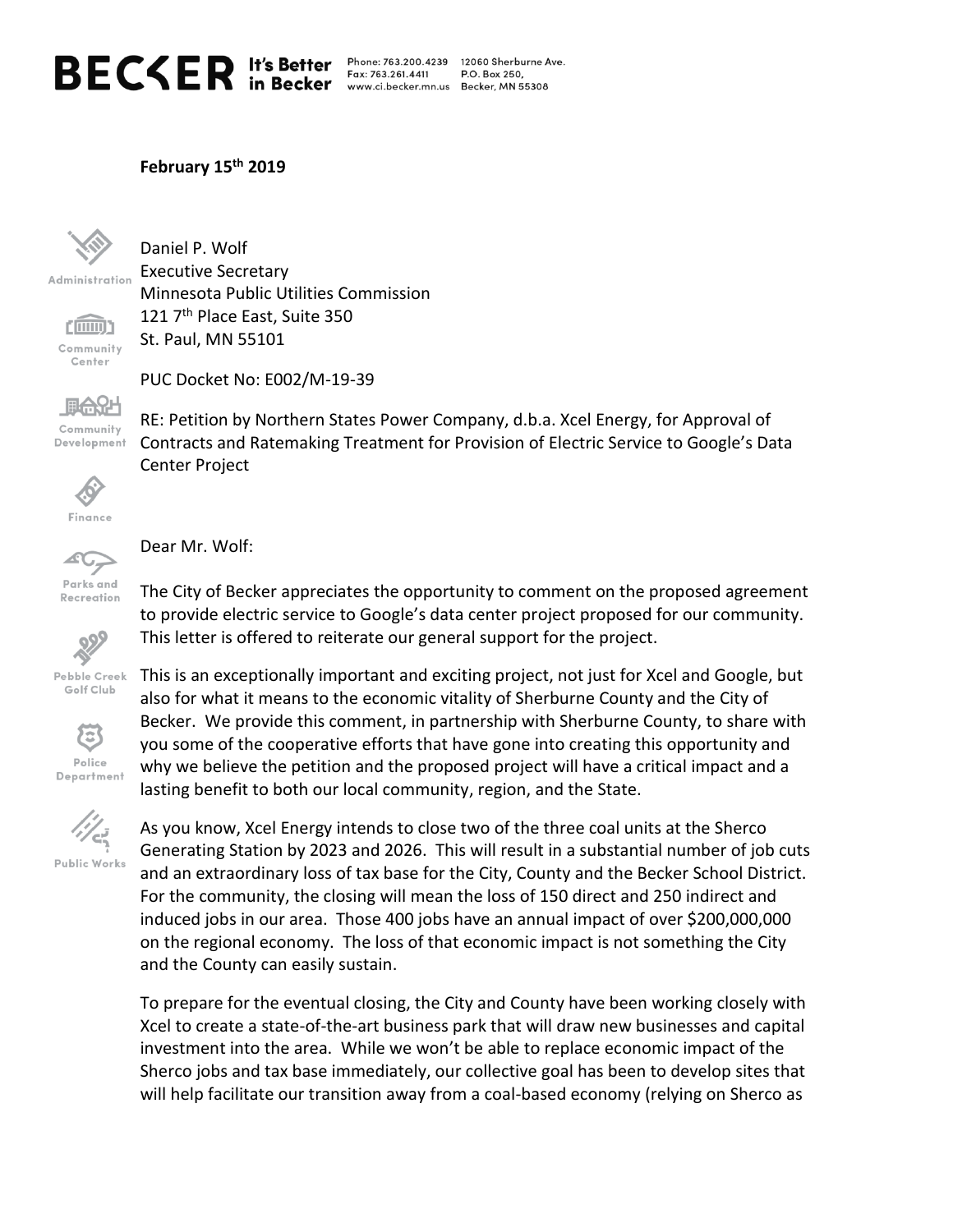Daniel P. Wolf February 15, 2019 p. 2

our major employer and tax base), to a more diversified economy utilizing alternative energy sources. The key components of this planning effort have been to take advantage of the power sources immediately available, to bring necessary infrastructure to the area to encourage future growth, and to recruit an industry leader that is willing to develop a facility in the area that could serve as a catalyst for future growth. The proposed Google project, and the resulting petition before the Commission, ticks all of these boxes.

Xcel has already identified the major economic impact a Google data center can have. We highlight some of those impacts here to emphasize the importance of the project. As noted in the petition, if the project moves forward, Google intends to invest \$300,000,000 in construction costs alone, with an additional \$300,000,000 invested in equipment. The project will create 2,300 construction jobs during a two-year construction phase and will employ 50 people full time when completed, with annual salaries totaling \$4,000,000. We estimate that the project will have an over \$7,000,000 annual impact on the County's economy after completion.

In addition, as described in more detail in the petition, a Google data center often attracts other major technology-based companies to invest in the same area. Securing one of the few Google data centers in the country would not only provide an immediate boost the local economy, it would showcase our community and the State of Minnesota as a growing technology and data center market.

Moreover, the project's commitment to developing and utilizing renewable energy fits nicely with Sherburne County's commitment to supporting clean energy projects. The County's commitment to supporting the development of clean, renewable energy is both policy-based and has a practical, economic benefit. We strongly believe that supporting the development of alternative forms of power will help attract companies like Google to the area. We therefore support Google and Xcel's cooperative efforts to support this project with renewable energy.

It would be difficult to overstate the importance of this project to our local community as we try to prepare for the eventual closing of Sherco coal units 1 and 2. At the same time, we recognize that Google's site selection process is highly competitive and can be dependent on local support and a reliable, affordable electric supply. On our end, there is strong support for this project. The proposed Google data center represents the culmination of our collective efforts to obtain a major capital investment in the new Becker business center. It can also serve as a catalyst to attract future growth, helping the County and the City as we transition away from a coal-based economy.